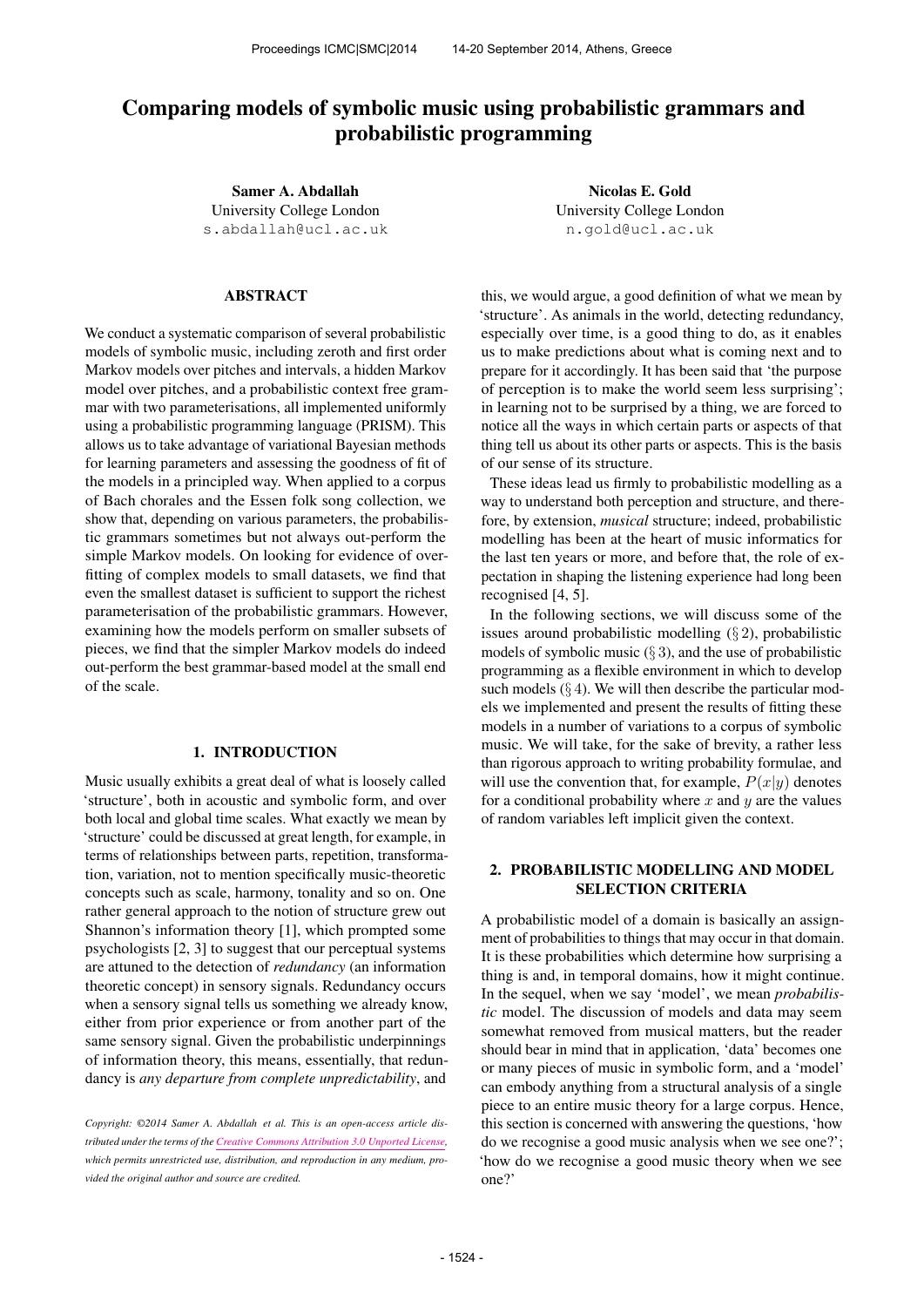In order to be able to adapt to new situations (for example, new styles of music), we must be able to build or adapt models on the basis of observations. Even when listening to an individual piece of music, our expectations are fluid and adaptable: a theme or motif is less surprising in reprise than on initial presentation. When there is only a finite amount of data, it is not possible to pin-down a single 'correct' model, and we need a way to evaluate candidate models against each other to establish which one is likely to give the best predictions. In machine learning, this is the problem of model selection, and brings up a number of issues which are familiar in that field. The use of an overly complex model with many parameters that must be inferred from the data can result in *over-fitting* when applied to too small a dataset, resulting in poor *generalisation*, that is to say, the model becomes tightly coupled to the intimate, accidental details of the data and fails to recognise (is surprised by) more data of the same sort. On the other hand, an overly simple model might not be capable of capturing the regularities that are in the data. Some way of managing the trade-off is required.

Although there are other methods (such as cross-validation), Bayesian model selection criteria offer a theoretically and philosophically appealing solution to this problem [6, 7]. The fundamental basis of Bayesian inference is the consistent use of probabilities to represent the uncertainty of the agent doing the inferring about all entities under consideration, including models and their parameters.  $\frac{1}{1}$  For example, given an agent committed to a parameterised model  $M$ , the agent does not initially know how the parameters  $\theta$  should be set, and must represent this uncertainty as a *prior* probability distribution  $P(\theta|\mathcal{M})$ . Then, on observing some data D, the agent should update its 'belief state', giving, not a point estimate of θ, but a *posterior* probability distribution

$$
P(\theta|\mathcal{D}, \mathcal{M}) = \frac{P(\mathcal{D}|\theta, \mathcal{M}) P(\theta|\mathcal{M})}{P(\mathcal{D}|\mathcal{M})},
$$
 (1)

which takes into account both the prior and the likelihood that the model with parameters  $\theta$  could have produced the observed data. The reason why this is the correct policy is that, in order to make the best possible prediction of a new piece of data d, given the model and observations so far, the agent needs to compute

$$
P(d|\mathcal{D}, \mathcal{M}) = \int P(d, \theta | \mathcal{D}, \mathcal{M}) d\theta
$$
  
= 
$$
\int P(d|\theta, \mathcal{M}) P(\theta | \mathcal{D}, \mathcal{M}) d\theta.
$$

This means the agent can forget about the data  $D$  as long as it remembers the posterior distribution  $P(\theta|\mathcal{D},\mathcal{M})$ . The denominator in (1) is known as the *evidence* and can be computed as

$$
P(\mathcal{D}|\mathcal{M}) = \int P(\mathcal{D}|\theta, \mathcal{M}) P(\theta|\mathcal{M}) \, d\theta.
$$
 (2)

If there are several candidate models  $M_1, \ldots, M_N$ , then the whole inferential process is lifted from distributions over parameters to distributions over models, with prior  $P(\mathcal{M}_i)$  and posterior

$$
P(\mathcal{M}_i|\mathcal{D}) = \frac{P(\mathcal{D}|\mathcal{M}_i)P(\mathcal{M}_i)}{P(\mathcal{D})}.
$$
 (3)

If the agent is initially uncommitted to any particular model, so  $P(\mathcal{M}_i)$  is relatively flat, then we can see that the evidence  $P(D|M)$  plays the key role in determining the relative plausibility of the models after the data has been observed. The committed Bayesian will work with this posterior distribution to make predictions and decisions (this is *model averaging*), but forced to make a choice, perhaps because of limited computational resources for keeping track of multiple models, a reasonable policy is to pick the model with the greatest evidence.

If a model is too simple, then it may not be able to fit the data and ends up assigning low probability to our given dataset  $D$ , resulting in low evidence. If it is too complex, then it may be able to fit our given dataset well, but also many other possible datasets. It assigns significant probability to a greater variety of datasets and therefore less to any particular dataset, also reducing the evidence. Hence, using the evidence as the model selection criterion *automatically* penalises models which are more complex than the data can support, giving a formal expression of Ockam's razor, the philosophical principle that, other things being equal, we should choose the *simplest* explanation.

Another view on simplicity is provided by the *minimum message length* principle [9] (and the related *minimum description length* [10]) which states that we should adopt a model that allows us to produce the shortest possible description of the data, including the description of any model parameters. However, given the close relationship between compression and probabilistic structure, this leads to a conclusion which is essentially the same as the Bayesian approach [11], modulo some minor differences [12].

Representing uncertainty about model parameters, computing the evidence and doing model averaging can be expensive operations computationally and approximations are often needed. For some models, *variational Bayesian learning* [13, 14] can be a good solution, combining an efficient representation of uncertainty about parameters with a tractable learning algorithm, delivering an estimate of the evidence, as a function of the *variational free energy* F. We omit the details of how this is defined, but note that the algorithm works to minimise  $F$  by adjusting its approximation of the posterior (1), and  $F$  is an upper bound on  $-\log P(\mathcal{D}|\mathcal{M})$ , that is,

$$
-\log P(\mathcal{D}|\mathcal{M}) \le F,\tag{4}
$$

and so, after learning is complete, we can use  $F$  instead of the true evidence for model comparisons. Thus, we come to the methodology we adopt for our subsequent modelling experiments: given a dataset and number of candidate models, we fit each model using variational Bayesian learning and use the variational free energy to compare them: the lower the free energy, the better the model.

<sup>&</sup>lt;sup>1</sup> If we choose to represent degrees of belief as real numbers, probability theory is the *only* consistent method for reasoning under uncertainty [8].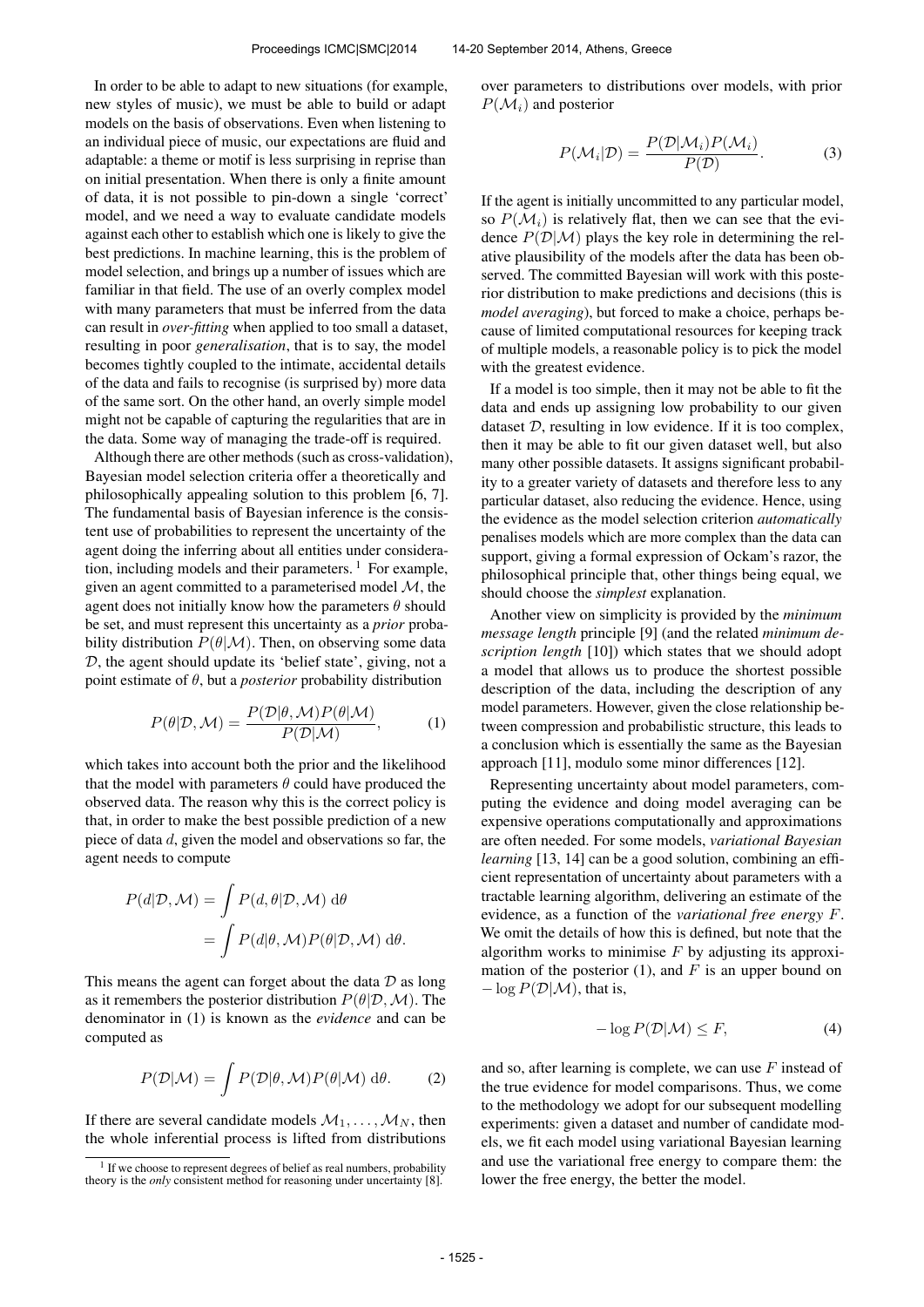#### 3. MODELLING SYMBOLIC MUSIC

Probabilistic models of symbolic music can, to a large extent, be divided into two broad classes: those based on Markov (*n*-gram) models, and those based on grammars. While fixed-order  $n$ -gram models have problems avoiding over-simplicity for low n and over-fitting for high n, *variable* order Markov models have been used successfully to model monophonic melodic structure [15, 16] and chord sequences [17]. We review grammar-based models below and discuss the relationship between the two classes in  $\S 3.2$ .

# 3.1 Grammar-based models

Formally, a context free grammar (CFG) consists of a set of *terminal* symbols, a set of *non-terminal* symbols, a set of production rules describing how each non-terminal can be rewritten as a sequence of terminals or non-terminals, and a distinguished non-terminal called the start symbol. A probabilistic CFG (PCFG) adds to this a probability distribution over the possible expansions of each non-terminal.

Grammars have been applied in computational musicology since the late 1960s [18, 19, 20], resulting in influential theories like Lerdahl and Jackendoff's *Generative Theory of Tonal Music* [21] and Steedman's jazz chord sequence grammar [22]. However, *probabilistic* grammar-based models of music are a relatively recent development, broadly falling into two groups: models of *harmonic* sequence [23, 24], and models of *melodic* sequence [25, 26, 27]. We focus on melodic models only in this paper.

Gilbert and Conklin [26] applied a PCFG to melodic structure analysis, drawing parallels between their approach and the hierarchical graphs of Schenkerian analysis [28], that also attempts to account for the details of melodic structure in terms of elaborations of simpler underlying forms. Schenker's elaborations are similar to grammar production rules, but because some of them (such as the introduction of neighbour notes or passing notes) depend on *two* adjacent notes, they cannot be written as a *context free* grammar if the melody is represented as a sequence of pitches. By representing melody as a sequence of pitch *intervals*, Gilbert and Conklin were able to devise a CFG that embodies four type of melodic elaboration illustrated thus (as in figure 1 of [26]):



Mavromatis and Brown [29] reported that they were able to design a CFG for Schenkerian analysis by adopting the same policy of elaborating interval sequences. Kirlin and Jensen [27] also base their probabilistic model of musical hierarchies on the elaboration of intervals, but adopt Yust's [30] triangulated graphs as their structured representation, rather than the trees of conventional grammatical analysis.

Other attempts to formalise Schenkerian analysis that are not explicity probabilistic but do incorporate heuristics to guide the search for reductions include work by Ebcioglu [31] and Marsden [32]. Marsden in particular discusses how adopting an interval-based encoding, to avoid the need for context-dependent rules, leads to problems if the grammar is developed further to model durations and to cover more types of elaboration.<sup>2</sup> Nonetheless, we will base our probabilistic grammar on that of Gilbert and Conklin.

#### 3.2 Markov- *vs* Grammar-based models

The contrast between Markov-based and grammar-based approaches reflects a similar division in computational linguistics, where probabilistic grammars and statistical parsing are widely used for tasks where the hierarchical structure of a syntactic analysis is required (e.g. language understanding). Such approaches do not perform as well as  $n$ -gram models in assigning probabilities to sentences. This was discussed in 1998 by Brill *et al* [33], and, while n-gram and grammar based models have both advanced since then, variable order Markov models continue to out-perform grammatical models (e.g. [34]). It appears that what Markov models lack in linguistic sophistication they more than make up for in the raw statistical power of learning which words tend to occur together regardless of syntax. In computational musicology, a systematic framework for comparing across models has yet to be established despite increasing research activity using probabilistic grammars.

We propose that such a framework can be provided using variational Bayesian learning within a probabilistic programming language able to support a wide variety of models. We have begun with small number of relatively simple models, but the framework will support the exploration of increasingly sophisticated models such that robust musicological conclusions can be drawn about their relative merits when applied to a variety of musical corpora.

#### 4. IMPLEMENTATION

Probabilistic programming Probabilistic programming languages aim to provide an environment where a wide variety of probabilistic models can be defined succinctly and in a way that goes beyond such formalisms as Bayesian networks, by making available powerful constructs that are familiar from ordinary programming languages, such as abstraction, recursion, and structured data types. The earliest grew out of probabilistic logics developed in the logic programming community [35, 36, 37], but very soon an alternative branch of the family was developed based on concepts from functional programming [38, 39]. More recently, interest in this area has grown quite considerably and there are many languages, each exploring various aspects and implementation strategies, for example [40, 41, 42].

We adopted a language called PRISM (PRogramming In Statistical Modelling), which has been in development since 1995 [36]. As it is based on Prolog, it inherits logic programming features such as logic variables and powerful meta-programming facilities.

<sup>2</sup> Even with the *repeat* elaboration, there are subtleties to consider: should an interval of  $N$  semitones be expanded to  $0 N$ , or  $N 0$ ? The answer relates to whether we associate the interval with the time-span of the first or the second note in the interval respectively. Gilbert and Conklin follow the *latter* convention; we, in our grammar, the *former*.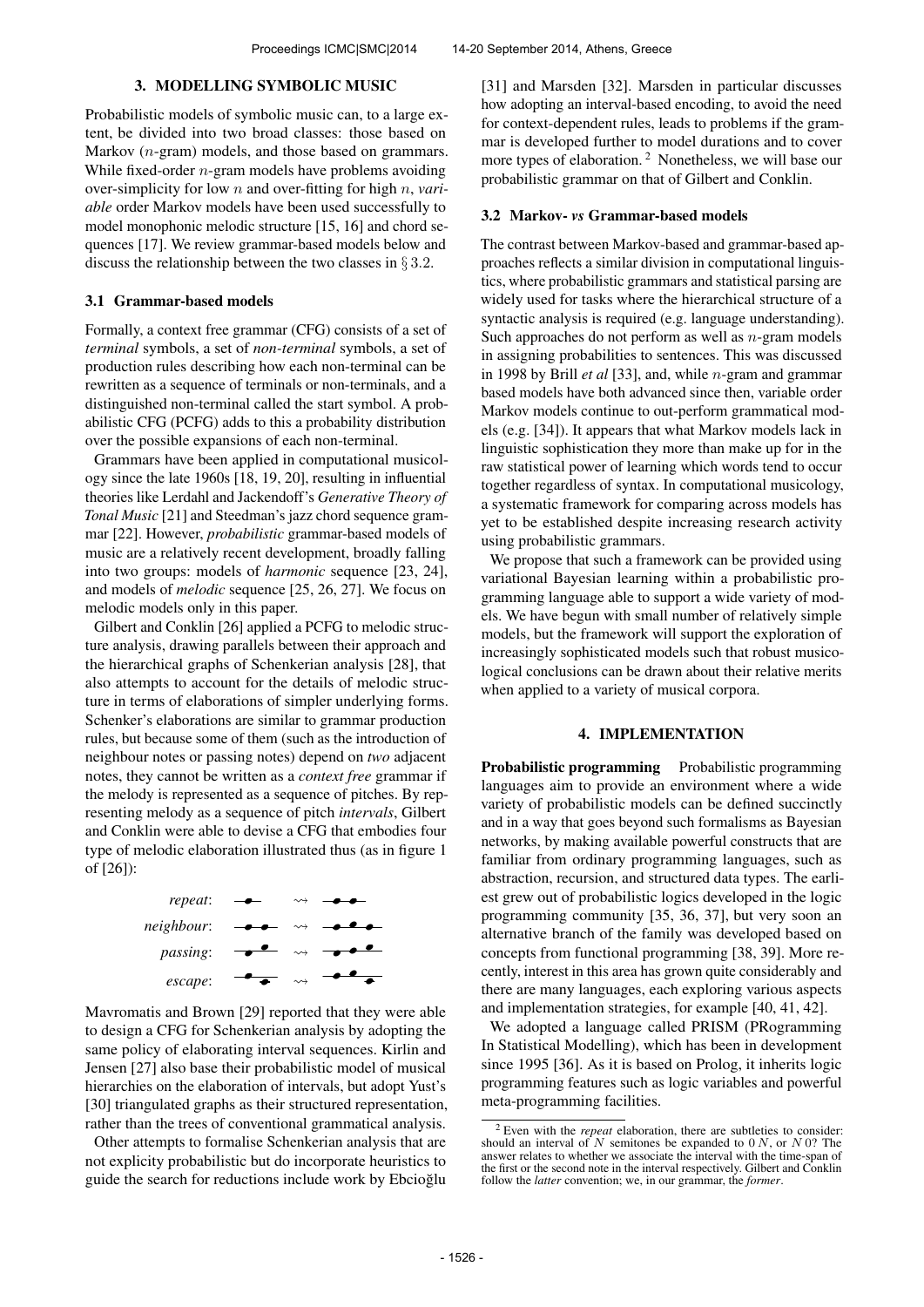PRISM was chosen because it has several features that make it suitable for implementing probabilistic grammars. Firstly, because it inherits Prolog's definite clause grammar (DCG) notation, CFGs can be encoded very succinctly. Secondly, because it inherits and relies on the underlying Prolog's tabling mechanism, the process of parsing replicates the structure and computational complexity of Earley's efficient chart parsing algorithm without any special effort by the programmer [43].<sup>3</sup> Thirdly, PRISM provides parameter learning mechanisms that subsume standard expectation maximisation (EM) and variational Bayesian (VB) methods [44, 40]. This enables us to compare models on the basis of variational free energy, as discussed in § 2.

PRISM has been used for implementing probabilistic gramars for natural languages and estimating their parameters [45] and for doing grammar induction using VB for model selection [44]. PRISM has also been used for music modelling, but using a hidden Markov model rather than a grammar-based model [46].

#### 4.1 Implementing PCFGs in PRISM

A PCFG can be easily implemented in PRISM by writing a DCG interpreter with probabilistic choice between alternative rule head expansions. In ordinary Prolog, DCG rules (non-terminals) can be parameterised and arguments used to represent such linguistic phenomena as number or tense agreements  $4$ . Augmenting a DCG with probabilities presents some difficulties which become apparent in the implementation. The problem is that *unification*, inherent in DCG processing, amounts to the imposition of constraints and can result in failure. Introducing failure into a probabilistic program results in a significant complication of inference and learning [47].

For our purposes, the problem of failure can be avoided by breaking the rule expansion process into two stages: first, a given non-terminal is matched against all applicable rule heads, and for each rule that matches, its optional *guard* (an ordinary Prolog goal) is executed. Rules with successful or absent guards are collected and then chosen from probabilistically. The bodies of these rules are not allowed to fail. Any constraints which might cause failure must be encoded in the rule heads or the guards. Thus our DCG language is similar to standard Prolog DCGs but, instead of the usual *Head* → *Body* notation, rules are written in one of two forms (notes on Prolog syntax can be found in appendix A):

*Head* :: *Label*  $\implies$  *Body*. *Head* :: *Label*  $\implies$  *Guard*  $|$ *Body*.

*Label* is an atom that is unique for different clauses of the same nonterminal, and *Guard* is an ordinary Prolog goal that can only use variables in *Head*. A terminal symbol *X* is written out using +*X* instead of [*X*], and *nil* is used instead of [] for an empty rule body. Finally, PRISM switches, which are PRISM's primitive for probabilistic

choice and represent learnable probability distributions, can be sampled using goals of the form *Val*~*Switch*, which corresponds to the PRISM goal *msw*(*Switch*,*Val*). The range of values for a given switch is determined by a corresponding *values*(*Switch*,*Values*) clause.

All of this can be illustrated with reference to the program in fig. 3. The neighbour note rule (labelled *neigh*) applies to the expansion of a non-terminal  $i(P)$ , where  $P$  is a pitch interval in semitones, but only when *P*=0. The deviation *P1* to the neighbour note is sampled from a random switch called *step*, and is between -4 and 4. The rule labelled *term* shows how a non-terminal *i*(*P*) can produce a terminal symbol, in this case, the integer *P*.

Parameterisation of rule expansion distributions Programs written in our DCG language define the permissible expansions for non-terminals with arguments, but not how the probability distributions over those expansions are parameterised. We implemented two approaches. The first is to treat each ground instance of each rule (that is, with definite values for all variables) as an independent PCFG rule with its own distribution that can be learned from examples. This corresponds to the "rule schema" approach adopted by Gilbert and Conklin, and we will refer to it as the "ground head" parameterisation.

An alternative is to collect together all rule heads with the same functor and arity *and* which lead to the same set of applicable expansions, and have them share a single probability distribution. For example, in fig. 3, all non-terminals of the form *i*(*P*) where the absolute value of *P* is between 6 and 16 share the functor *i*/1 and can be expanded using the rules *term*, *rep* and *esc*. Thus, under this "head functor" parameterisation, they share the same probability distribution over those three expansion rules. This approach generally produces a model with fewer parameters, which could potentially reduce the likelihood of over-fitting to small datasets.

#### 5. EXPERIMENTS

Using the implementation framework described above, we conducted an experiment to compare the performance of several models on a corpus of monophonic melodies. We used a corpus of scores in Humdrum/Kern format, comprising three datasets, all available from the Kern Scores website at *<http://kern.humdrum.org>*. The first is a set of 185 Bach chorales, BWV 253–438 excluding 279. This is the dataset that was used by Gilbert and Conklin. The second is a larger set of 370 Bach chorales. The third is the Essen folk song collection, containing 6174 scores. Because the full Essen collection was too large to process with the Gilbert and Conklin grammar on our test computer (an Apple laptop with 8 GB of memory), we took two random subsets of 1000 scores each. These datasets will be referred to as *chorales*, *chorales371*, *essen1000a* and *essen1000b* respectively.

## 5.1 Methods

A total of seven probabilistic models were implemented as PDCGs. Pitches are encoded as MIDI note numbers, while interval-based models assume an input encoded as a list of integers followed by the Prolog atom *end*. This is

 $3$  For a variety of models, tabling results in efficient probability computations equivalent to the optimal special purpose algorithms for those models, such as the forwards-backwards algorithm for HMMs, the inside-outside algorithm of PCFGs, and belief propagation in Bayesian networks.

<sup>4</sup> Indeed, the DCG formalism is Turing complete and can therefore, in principle, represent any linguistic phenomenon.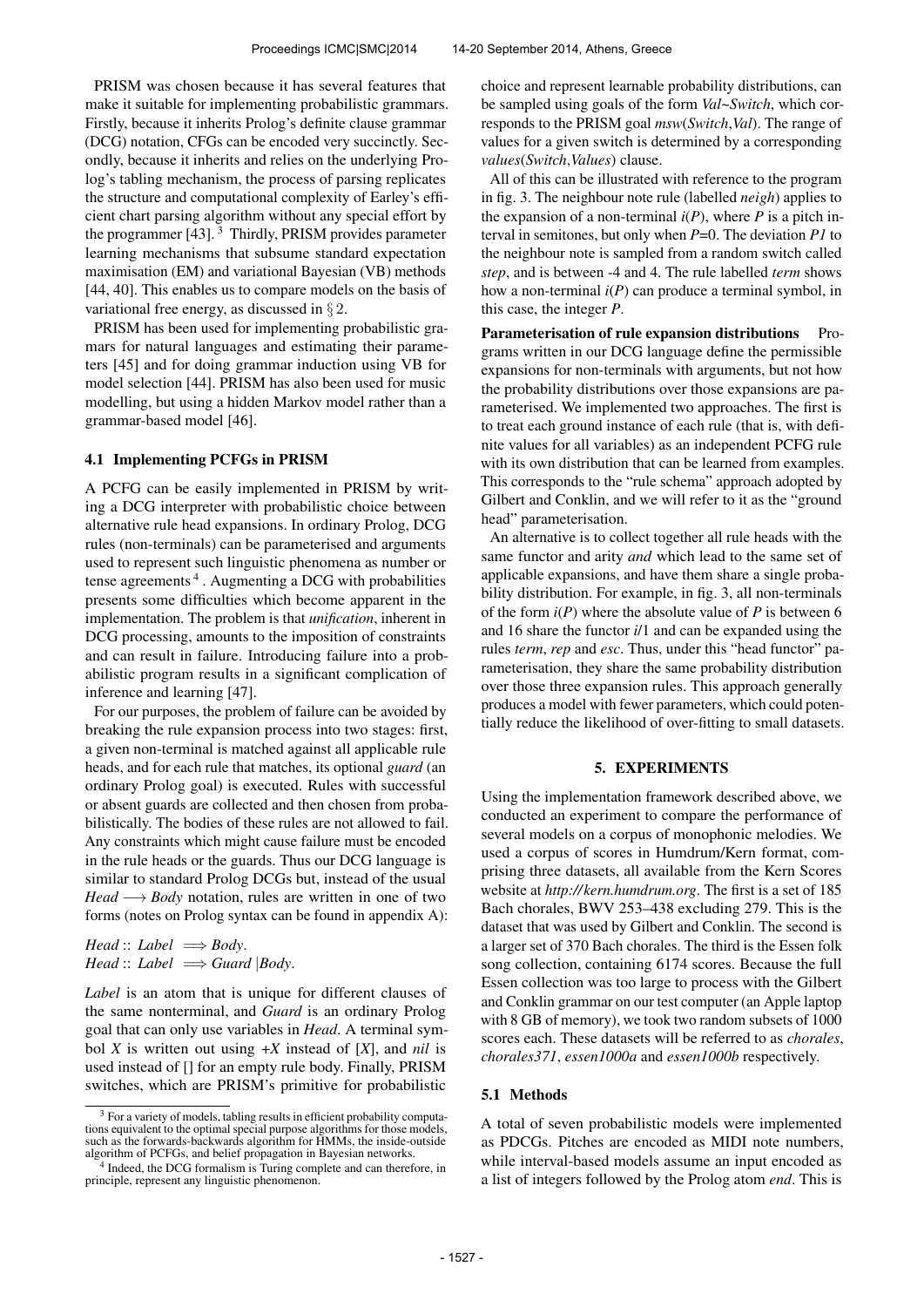*values*(*nnum*, *X*) :− *numlist*(40,100,*X*).  $values(mc(\_), X) := values(nnum,X).$  $values(hmc(\_), X) := num\_states(N), numlist(1,N,X).$  $values(obs(\_), X) := values(nnum,X).$ % start symbol for p1gram  $s0$  :: *tail*  $\implies$  *nil.*  $s0$  :: *cons*  $\implies$  *X*~*nnum*, +*X*, *s0*. % start symbol for p2gram  $sI(\_) :: tail \implies nil.$  $sI(Y) :: cons \implies X \sim mc(Y), +X, sI(X).$ % start symbol for phmm  $sh(\_):$  *tail*  $\implies$  *nil.*  $sh(Y)$  :: *cons*  $\implies$ *X*~*hmc*(*Y*), *Z*~ $obs(X)$ , +*Z*,  $sh(X)$ .

Figure 1. PDCGs for 0<sup>th</sup> and 1<sup>st</sup> order Markov chains and 1<sup>st</sup> order HMMs over pitch (encoded as MIDI note number). The number of states in the HMM is a parameter of the model.

```
values(ival, X) := numlist(-20, 20, X).values(mc(\_), X) := get\_values(ival,X).% start symbol for i1gram
s0 :: tail \implies +end.
s0 :: cons \implies X \sim ival, \pm X, \ s0.% start symbol for i2gram
sI(\_) :: tail \implies +end.sI(Y) :: cons \implies X~mc(Y), +X, s1(X).
```
Figure 2. PDCG for 0<sup>th</sup> and 1<sup>st</sup> order Markov chains over pitch interval to next note in semitones.

because we chose to represent each note by the pitch interval to the *following* note, and the last note has no following note. As we develop the models to handle other musical dimensions (e.g. duration, metrical strength, articulation etc.), the attributes of the last note can be associated with the *end* symbol. The models, with their short names, are:

- 1. 0th order Markov model over pitches (*p1gram*).
- 2. 1st order Markov model over pitches (*p2gram*).
- 3. 1st order hidden Markov model over pitches (*phmm*).
- 4. 0th order Markov model over intervals (*i1gram*).
- 5. 1st order Markov model over intervals (*i2gram*).
- 6. Modified Gilbert and Conklin grammar with grounded head parameterisation (*gilbert2*).
- 7. Modified Gilbert and Conklin grammar with head functor parameterisation (*gilbert3*).

The DCG rules for all of these models are shown in fig. 1 (*p1gram*, *p2gram* and *phmm*), fig. 2 (*i1gram* and *i2gram*), and fig. 3 (*gilbert2* and *gilbert3* share the same rules and differ only in their parameterisation). We have omitted some supplementary code for intialising the switch probabilities and other ancillary tasks, as well as the DCG interpreter itself; these are available from the authors on request.

*values*(*step*, *X*) :− *numlist*(−4,4,*X*). *values*(*leap*, *X*) :− *numlist*(−16,16,*X*). *values*(*passing*(*N*), *Vals*) :−  $(N>0 → M$  is  $N-1$ , *numlist*(1,*M*,*II*) ;  $N < 0$  → *M* is  $N+1$ , *numlist*( $M, −1, I$ ) ), *maplist*(*N1*, (*N1*,*N2*),*N2 is N*−*N1*,*I1*,*Vals*). *values*(*escape*(*N*), *Vals*) :−  $(N<0 \rightarrow II = [1,2,3,4]$ ;  $N>0 \rightarrow II = [-1,-2,-3,-4]$ ), *maplist*(*N1*,(*N1*,*N2*),*N2 is N*−*N1*,*I1*,*Vals*). % start symbol  $s :: \text{last} \implies i(\text{end}).$  $s :: grow \implies P \sim leap, i(P), s.$  $i(P)$  :: *term*  $\implies$  +*P*.  $i(P)$  :: *rep*  $\implies$   $i(0)$ ,  $i(P)$ .  $i(P) :: \text{neigh} \implies P=0$ *P1*~*step*, {*P2 is* −*P1*}, *i*(*P1*), *i*(*P2*).  $i(P)$  :: *pass*  $\implies$  *passable*(*P*) | (*P1*,*P2*)~*passing*(*P*), *i*(*P1*), *i*(*P2*). *i*(*P*) :: *esc* =⇒ *escapable*(*P*) | (*P1*,*P2*)~*escape*(*P*), *i*(*P1*), *i*(*P2*). *passable*(*P*) :− *abs\_between*(2,5,*P*).  $\textit{escapeable}(P) := abs\_between(1,16,P).$  $abs\_between(L, U, X) := Y$  is  $abs(X)$ ,  $between(L, U, Y)$ .

Figure 3. A grammar modelled on Gilbert and Conklin's [26], written in a DCG language defined in PRISM. *maplist/5* and *between/3* are standard B-Prolog predicates and *numlist(L,U,X)* is true when *X* is a list of consecutive integers from *L* to *U*.

All the Markov models use the head functor parameterisation, so for  $s0$ ,  $s1()$  and  $sh()$  there is only one distribution over the labels [*tail*, *cons*] which determines whether or not the chain is terminated or continues. The transition distributions are determined by the PRISM switches *mc*(*\_*) and *hmc*(*\_*), and *are* distinct for each ground instance, as are the observation distributions for the HMM.

Our version of Gilbert and Conklin's grammar differs from the original in two ways. Firstly, it uses a different mechanism for introducing new intervals not explained by any of the elaboration rules: the *s* non-terminal is not parameterised by interval and simply expands into a sequence of *i*(*P*) non-terminals, where the *P* are intervals chosen independently from the *leap* distribution. Secondly, because an interval is associated with the *former* note of a pair, the *rep* elaboration maps  $i(P)$  to  $i(0)$ ,  $i(P)$  and not  $i(P)$ ,  $i(0)$  as in Gilbert and Conklin's version. In our grammar, this has the sense of subdividing the note with the repeated pitch, whereas in Gilbert and Conklin's, it is the *preceding* note that is subdivided. This is clearer if one imagines that a note has a duration which is also subdivided along with the pitch interval. It would be possible to compare the two approaches directly within this framework, but we have not done this yet. Finally, the numerical ranges of steps, leaps, and the limits for allowing passing or escape note introductions had to be chosen arbitrarily as this information was not given in Gilbert and Conklin's paper.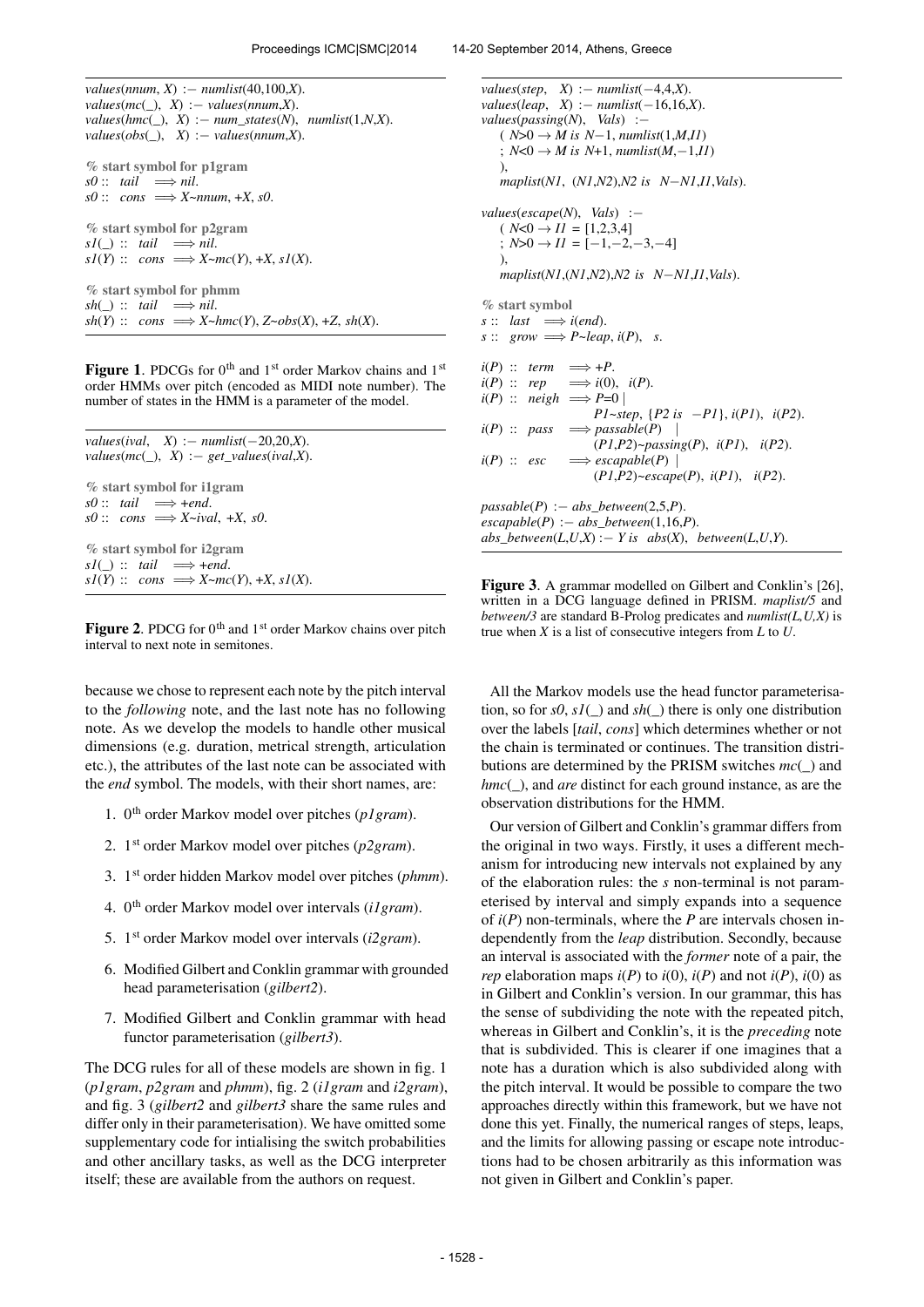

Figure 4. Overall performance, in bits per note, of each model against each dataset. The smaller the bpn is, the better the performance. For each model/dataset pair, the bar shows the range values obtained over the various parameter combinations described in the text. The *phmmN* bars represent the HMMs with N states; the bars for the chorales datasets extend off the top of the chart.

Parameterisation A number of 'hyperparameters' control the Dirichlet priors over the probability distributions for each switch, affecting the *shape* of distributions (e.g. over pitch intervals or absolute pitches) that might be expected to be weighted towards a central value (e.g. zero in the case of intervals, or a central register for absolute pitches). The distributions are given their expected shape by a weighted sum of binomial and uniform distributions. The *prior\_weight* hyperparameter affects all distribution priors, effectively determining the volume of data required to override prior beliefs about the switch distribution. The complete set of hyperparameters and their range of values is shown below.

| prior_weight: {0.3,1,3,10,30}. % all models                                                   |
|-----------------------------------------------------------------------------------------------|
| prior_shape: shape_spec % for all Markov models                                               |
| <i>leap_shape: shape_spec %</i> for grammar models                                            |
| <i>pass_shape: shape_spec %</i> for grammar models                                            |
| <i>num states</i> : $\{1,2,3,5,7,12\}$ % for HMMs                                             |
| <i>trans_self</i> : $\{0,1\}$ % for HMMs                                                      |
|                                                                                               |
| $(1 \cdot \cdot \cdot 1 \cdot \cdot c)$ is the set of $(1 \cdot \cdot \cdot 1 \cdot \cdot c)$ |

*shape\_spec* = {*binomial*, *uniform*, *binomial*+*uniform*} ∪ {*binomial* + *K*\**uniform* |*K in* {0.1,0.3}}

Subset selection We extracted subsets of elements from each dataset to evaluate the effect of dataset size on comparative model performance and to investigate whether the complex models over-fit to small datasets. Subsets of size 1 to 30 were considered, 10 subsets being chosen at random from the full dataset in each case. The same subsets were supplied to all models for training. Thus, each subset can be identified by a dataset name, a size from 1 to 30, and an index from 1 to 10.

#### 5.2 Results

Fig. 4 shows a summary of the overall performance of each model on each dataset, under a range of parameter values. To compare performance between datasets of different sizes, the variational free energy in each case is divided by the total number of notes in the dataset and displayed in 'bits per note' (bpn). The data for *p1gram*, the 0<sup>th</sup> order Markov model over pitches, is not shown, as its best-case performance was always worse than that of all the other models, achieving at best about 3.7 bpn on the chorales.

The next-worst model is *i1gram*. It performs worse than *p2gram*, consistent with the fact that a pair of consecutive pitches (a 2-gram) contains information about both pitch interval *and* absolute pitch, while the latter is not available to *i1gram*. If sparsity and over-fitting can be avoided, *p2gram* should be able to make predictions at least as well as *i1gram*. The results show that even the smallest dataset *chorales* is large enough to permit this.

The HMMs have the widest range of results, most likely because the learning algorithm has a tendency to get stuck in local optima. The HMMs, for larger state-space sizes, perform noticably better on Essen collection than on chorales.

Proceeding onwards, the *p2gram* and *gilbert3* models overlap somewhat for the chorales, but not for the Essen collection. Under their best (respective) parameter settings, *p2gram* performs better than *gilbert3* for all datasets. Perhaps surprisingly, the PCFG in its less flexible (head functor parameterisation) form is out-performed by a first order Markov model over pitches, showing that one cannot assume that a grammar-based model will always out-perform even a first-order Markov model.

For all datasets, the best two consistently performing models are *gilbert2* and *i2gram*. The latter achieves approximately 2.68 bpn on the *chorales* dataset with the parameter settings:

| <i>prior_weight</i> : 3, |                                        |
|--------------------------|----------------------------------------|
|                          | $leap\_shape: binomial + 0.1*uniform,$ |
| pass_shape: binomial,    |                                        |

though the results are fairly insensitive to the *pass\_shape* parameter. This is comparable with the 2.67 bpn reported by Gilbert and Conklin (bear in mind that the variational free energy includes a model complexity penalty). It is encouraging to note that the grammar-based model gives the best account of both chorales datasets, although it is beaten by the Markov model on the larger Essen datasets. Considering that higher-order Markov models would be likely to perform better still (since the Essen collection is large enough to support a more complex model) this shows that designing by hand a probabilistic grammar capable of out-performing variable order Markov models is a nontrivial task.

Fig. 5 shows how the models perform relative to each other on the much smaller datasets obtained by extracting random subsets from the *chorales* dataset. The graph shows how, for smaller datasets, the simpler Markov models out-perform the grammar-based models, with *gilbert2* only emerging as best with datasets of 20 or more pieces. The first order Markov model over intervals, *i2gram*, though out-performed for larger datasets, performed consistently well over the whole range.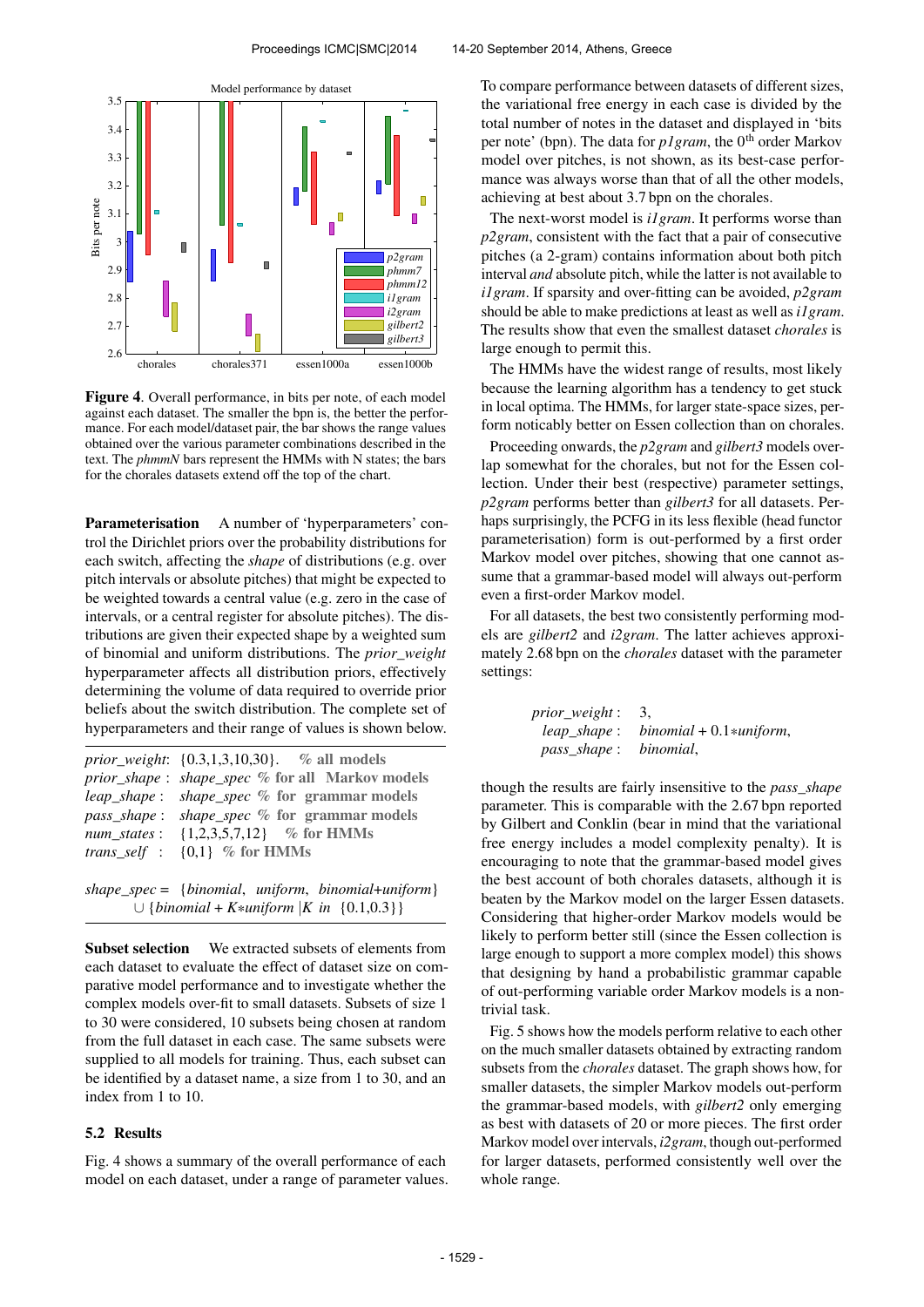

Figure 5. Variation of model performance with dataset size. For each subset size  $K$ , 10 random subsets of size  $K$  were extracted from the *chorales* dataset. Then, for each model, the parameter settings obtaining the best mean performance over the 10 subsets were determined, and this mean performance was plotted against the subset size. Though there is some random variation due to the random subset selection mechanism, the graph clearly shows how the most complex model, *gilbert2*, performs the worst for the smallest datasets, even compared with *p1gram*.

#### 6. DISCUSSION AND CONCLUSIONS

We have shown how a variety of probabilistic models of symbolic music can be implemented in a framework of probabilistic programming, and applied these to collections of Bach chorales and the Essen folk song collection. It was found that a probabilistic grammar-based on that of Gilbert and Conklin [26] performed best on the Bach chorales, acheiving performance comparable to that acheived by them on the *chorales* dataset. However, an alternative, more parsimonious parameterisation of the same grammar performed worse than a 1<sup>st</sup> order Markov model over pitch intervals. On the Essen folksong collection, the grammar-based model was beaten by the 1<sup>st</sup> order Markov model over intervals. This may be due to the greater stylistic uniformity of the chorales datasets and will be investigated in future work. The relative success of the HMMs on the Essen collection is also notable and worthy of investigation.

Focussing on the chorales, we found that, as the size of the dataset decreases, the 1<sup>st</sup> order Markov model over intervals begins to out-perform the grammar-based model, until, for very small datasets, the 0<sup>th</sup> order Markov model over intervals performs best. This highlights the need to consider modelling assumptions carefully when dealing with small collections of music, which may often be the case when conducting an analysis of certain stylistically related pieces, of which only a small number may exist.

It is likely that variable order Markov models will improve significantly on the performance of *i2gram*, challenging us to develop better grammar-based models. Our framework and initial models provide a basis for such developments, and a systematic exploration of probabilistic models of music in both analysis and the development of music theory.

#### Acknowledgments

This work is supported by the UK Engineering and Physical Sciences Research Council CREST Platform project [grant number EP/G060525/2] and UK Arts and Humanities Research Council Digital Music Lab project [grant number AH/L01016X/1]. Data may be obtained from either of the authors subject to copyright restrictions.

#### 7. REFERENCES

- [1] C. E. Shannon, "A mathematical theory of communication," *The Bell System Technical Journal*, vol. 27, pp. 379–423,623– 656, 1948.
- [2] F. Attneave, "Some informational aspects of visual perception," *Pyschological Review*, vol. 61, no. 3, pp. 183–193, 1954.
- [3] H. B. Barlow, "Sensory mechanisms, the reduction of redundancy, and intelligence," in *Proceedings of a Symposium on the Mechanisation of Thought Processes*, vol. 2. National Physical Laboratory, Teddington: Her Majesty's Stationery Office, London, 1959, pp. 537–559.
- [4] E. Hanslick, *On the musically beautiful: A contribution towards the revision of the aesthetics of music*. Indianapolis, IN: Hackett, 1854/1986.
- [5] L. B. Meyer, *Emotion and Meaning in Music*. University of Chicago Press, 1956.
- [6] R. E. Kass and A. E. Raftery, "Bayes factors," *Journal of the American Statistical Association*, vol. 90, no. 430, pp. 773– 795, 1995.
- [7] D. L. Dowe, S. Gardner, and G. Oppy, "Bayes not bust! Why simplicity is no problem for Bayesians," *The British Journal for the Philosophy of Science*, vol. 58, no. 4, pp. 709–754, 2007.
- [8] R. T. Cox, "Probability, frequency and reasonable expectation," *American Journal of Physics*, vol. 14, pp. 1–13, 1946.
- [9] C. S. Wallace and D. M. Boulton, "An information measure for classification," *The Computer Journal*, vol. 11, no. 2, pp. 185–194, 1968.
- [10] J. Rissanen, "Modeling by shortest data description," *Automatica*, vol. 14, no. 5, pp. 465–471, 1978.
- [11] D. J. C. MacKay, *Information Theory, Inference, and Learning Algorithms*. Cambridge University Press, 2003.
- [12] R. A. Baxter and J. J. Oliver, "MDL and MML: Similarities and differences," Department of Computer Science, Monash University, Tech. Rep. 207, 1994.
- [13] D. J. C. MacKay, "Ensemble learning for hidden Markov models," Cavendish Laboratory, Cambridge University, Tech. Rep., 1997.
- [14] M. I. Jordan, Z. Ghahramani, T. S. Jaakkola, and L. K. Saul, "An introduction to variational methods for graphical models," in *Learning in Graphical Models*, M. I. Jordan, Ed. Cambridge, MA: MIT Press, 1998, pp. 105–161.
- [15] D. Conklin and I. H. Witten, "Multiple viewpoint systems for music prediction," *Journal of New Music Research*, vol. 24, no. 1, pp. 51–73, 1995.
- [16] M. T. Pearce, "The construction and evaluation of statistical models of melodic structure in music perception and composition," Ph.D. dissertation, Department of Computing, City University, London, 2005.